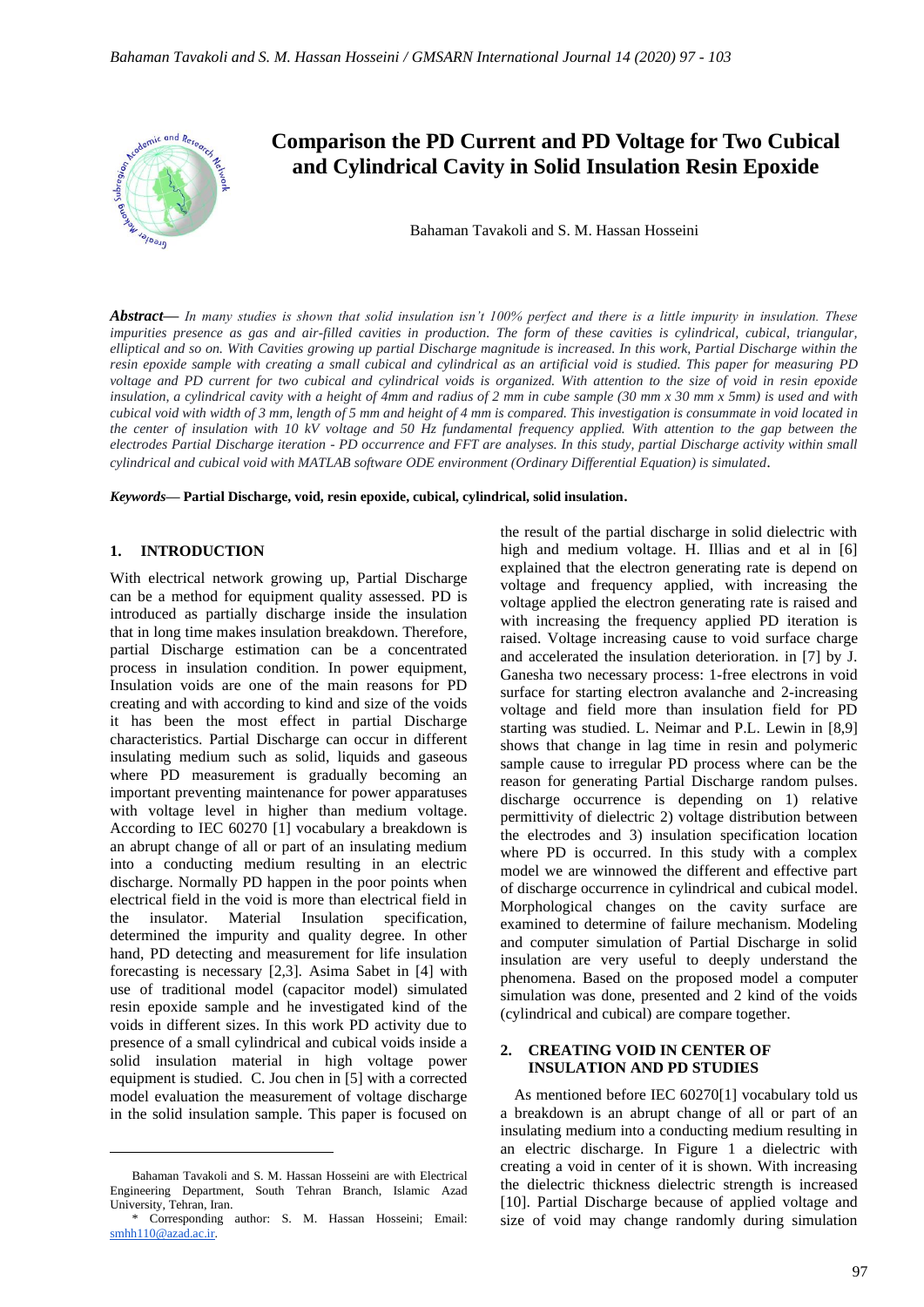[20].



**Fig. 1. Dielectric insulation sample with creating a void in Center of it. C-void in center of sample. B-Solid insulation h-Height of void. A-other part of insulation [16].** 

Breakdown is presence when field intensity in the void is more than gas breakdown and PD occurred in boundary between different *insulation* material, contamination and weak insulation condition. If U is the voltage between the electrodes and Q is the charge, therefore when discharge finished voltage is drop to  $U ΔU$  and charge is converting to  $Q + ΔQ$ .where  $ΔQ$  is transfer charge from external source. If Q=C.U in this condition  $Q = C \cdot U + \Delta Q \cdot I$  circuit impedance for related current with discharge is great. Then C∆U is greater than  $\Delta Q$  and q  $\approx$  CUapproximately [12]. Electrical stresses caused by over voltages are generating an electric field which can be above material strength and depend on duration of stresses where can damage the insulation. In high voltage power equipment, the insulation failure take place is due to presence of PD inside the void enclosed to sample. PD activity usually observed in high voltage power equipment like transformers, cables and bushings. According to IEC 60270 apparent charge "q" of PD pulse is that charge which if injected in a short time between the electrodes of a test object would give the same reading on the measuring instrument as a PD current pulse itself [17]. There are 2 kind of voltage in partial Discharge 1) inception voltage: The voltage where PD starting and growing up 2) Extinction voltage: The voltage where PD is finished and PD magnitude is reduced where short time after its breakdown is occurred. Its studied that if the voltage stresses across the void exceeds the inception voltage of the gas within the void, then the PD activity will take *place*. Insulation specification for some material have Impurity in its quality. In other hand *Partial* Discharge detecting and measurement for life forecasting is necessary [2,3].

Void parameters are very important for PD characteristics and they are *convertible* in according to kind of voids. Some voids value is arranged here and other parameters like: radius, height are determinable. High conductivity in surface of void is cause of chemical and physical mechanism deterioration in surface of void after PD occurrence [13]. Figure 2 shows an ideal PD pulse. The pulse is characterized by rise time(Tr), is the time required to rise from 10% to 90% levels of peak value, decay time(Td) is the time required to decay from 90% to 10% levels of peak pulse value and pulse width time (Tw)is the time required for interval between 50% in both sides of peak pulses [5].



When voids are raised the oscillation, frequency is increased but we are notice that partial Discharge magnitude in according to applied voltage and size of void in random form is adaptable [7]. For starting PD process 2 conditions are necessary. 1-free electrons in surface of void for starting electron avalanche process. 2- In according to increasing the voltage, field is increased, this voltage is call to Uinc.

### **3. STATISTICAL TIME LAG (TSTA)**

When voltage is increased and lead to partial Discharge process  $(U_{inc})$ , there is an interval time between that and electron avalanche where its call to lag statistical time. This time in compare to voltage applied time is very short. We can ignore it for accelerating the process [14]. When our voltage is more than inception voltage and in that time PD isn't starting, there is an interval time between both voltage where its call to lag statistical time and its symbol is  $T_{sta}$ . In attention to delay time PD is starting in voltages more than inception voltage. In high frequency, time between 2 PD occurrence in reason of small lag statistical time is reduced. In fact, when voltage in void is more than inception voltage PD is started. Electron generating rate is depend on voltage and frequency, so accelerating and increasing the electron generating rate is depend on the voltage and frequency increasing and in high frequency the number of PD iteration in each cycle is increased, rising the voltage can cause to accelerating the surface charge moving and deterioration the insulation [6].As the PD phenomenon is random in nature so the frequency appears for PD pulses is also fluctuating in nature.

# **4. PHYSICAL MODEL AND INTRODUCING IT FOR SIMULATION**

First model in 1932 by Gemant and Philippoff were designed. This model was call to 3 capacitors model and its show in figure 3 [5]. This model for exact PD studies and with attention to other effective parameters on electrical field with purpose of electrical current discharge study was restructured, where its shown in figure 4[5].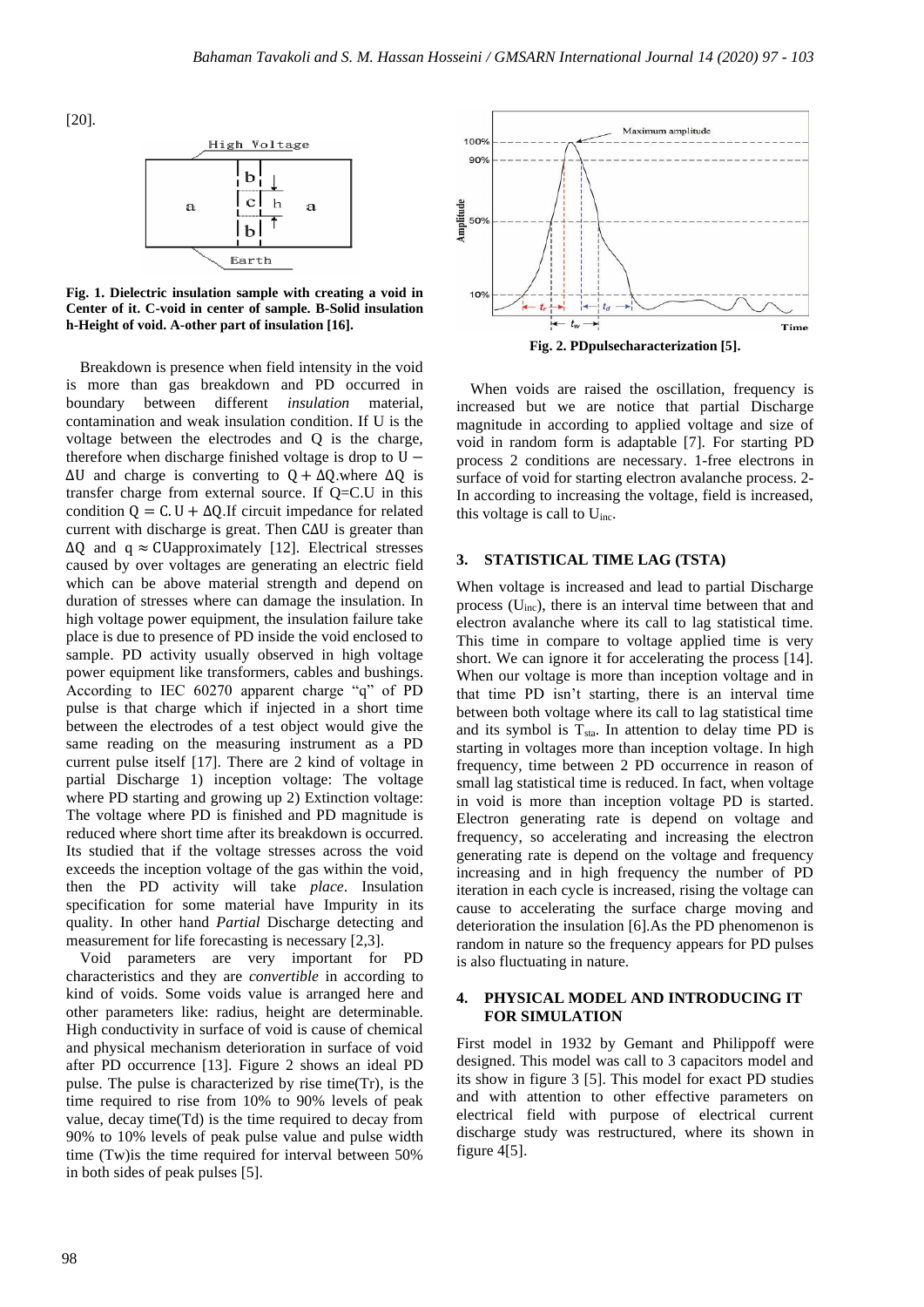

**Fig. 3. Traditional model.**



**Fig. 4. Restructured model for exact PD study [5].**

In [11] The model as showing in Figure 5, for Partial Discharge magnitude investigation in different Voids are analyzed.



**Fig. 5. Equivalent circuit for PD measurement in solid insulation [11].**

In other hand purpose of this study is comparison the PD current and voltage for two cubical and cylindrical voids with use of figure 6 model, circuit designing for simulation done with according to figure 6. In this model for both cubical and cylindrical voids 10 kV voltage and 50 Hz fundamental frequency is applied. In this model, where  $C_m$  is measuring capacitor,  $C_k$  is coupling capacitor,  $C_1$  is void capacitance,  $C_2$  series capacitance with void,  $C_3$  parallel capacitance,  $C_4$  accumulation charge capacitance, RLC circuit is PD detector and F spark gap. In proposed model spark gap is model with a breaker. Timing for breaker closing 1/60 and breaker opening 1/55 is set. R4, R<sup>5</sup> resistor for capacitor discharge are used.



**Fig. 6. The Proposed model for PD measurement.**

In this model charge is calculated by [5].

$$
Q = \frac{c_1 \times c_2}{c_1 + c_2} \times \frac{c_4}{c_1 + c_4} \times (U_1 - U_4)
$$
 (1)

$$
U_F = U_1 - U_4 \tag{2}
$$

where  $C_4$  in this process by  $C_1$  is starting to charge, this charge is continuing till both voltage equal together. When voltage in equation 3.2 is equal  $U_f$  a discharge is appearance. It happens when  $U_1$  with inner peak voltage or U<sup>4</sup> changing (from discharge process in R4) or both of them are occurrence [15].

**Table 1. Related parameters to simulation[11]**

| Number | Parameter                             | Symbol          | Value                     | Unit |
|--------|---------------------------------------|-----------------|---------------------------|------|
| 1      | Gap between<br>the electrode          | D               | 0.02m                     | M    |
| 2      | Permittivity<br>(resin epoxide)       | $\varepsilon_r$ | 3.5                       |      |
| 3      | Vacuum<br>permittivity                | $\varepsilon_0$ | 8.85<br>$\times 10^{-12}$ | F/M  |
| 4      | Constant<br>characteristics<br>of gas | B               | 8.6                       | Pa   |
| 5      | Pressure                              | P               | 105                       | N/m2 |

$$
C_1 = \frac{\varepsilon_0 \times \varepsilon_r \times (a - 2b) \times b}{c} \tag{3}
$$

$$
C_2 = \frac{\varepsilon_0 \times \varepsilon_r \times 2r\pi}{c - h} \tag{4}
$$

$$
C_3 = \frac{\varepsilon_0 \times \varepsilon_r \times \pi}{h} \tag{4}
$$

and  $C_4=1$  PF  $[15]$ 

In according to Pedersen model charge for cylindrical void is [9]:

$$
Q = S \times V \times \varepsilon_0 \times \varepsilon_r (E_i - E_1) \times \Delta Z \tag{6}
$$

where S is void geometric factor, V is volume of cylindrical void is given by  $2\pi rh$  where r is cylindrical radius, h is void height;  $E_i$  is inception voltage,  $E_1$ limiting field for ionization and  $\Delta z$  is distance between the electrodes is given by 1/d. .

With Using these equations  $E_i-E_1$  value can rewrite as : [11].

$$
\frac{Ei}{p} = \frac{EI}{p} \left( 1 + \frac{B}{\sqrt{2ap}} \right) \tag{7}
$$

where B is gas constant characteristics, a is void radius, P is gas pressure in the void and gas in the void : $E_1/P$  (for air =24.2 Pa.m). Inception voltage is depend on inception field.Inception field for a sample PD is depend on void geometric, gas pressure, dielectric permittivity and ionization process in the gas. in other hand inception field is calculated by [11]:

$$
E_{inc} = (E_1/p)_{cr} p(1 + B\sqrt{pd})
$$
 (8)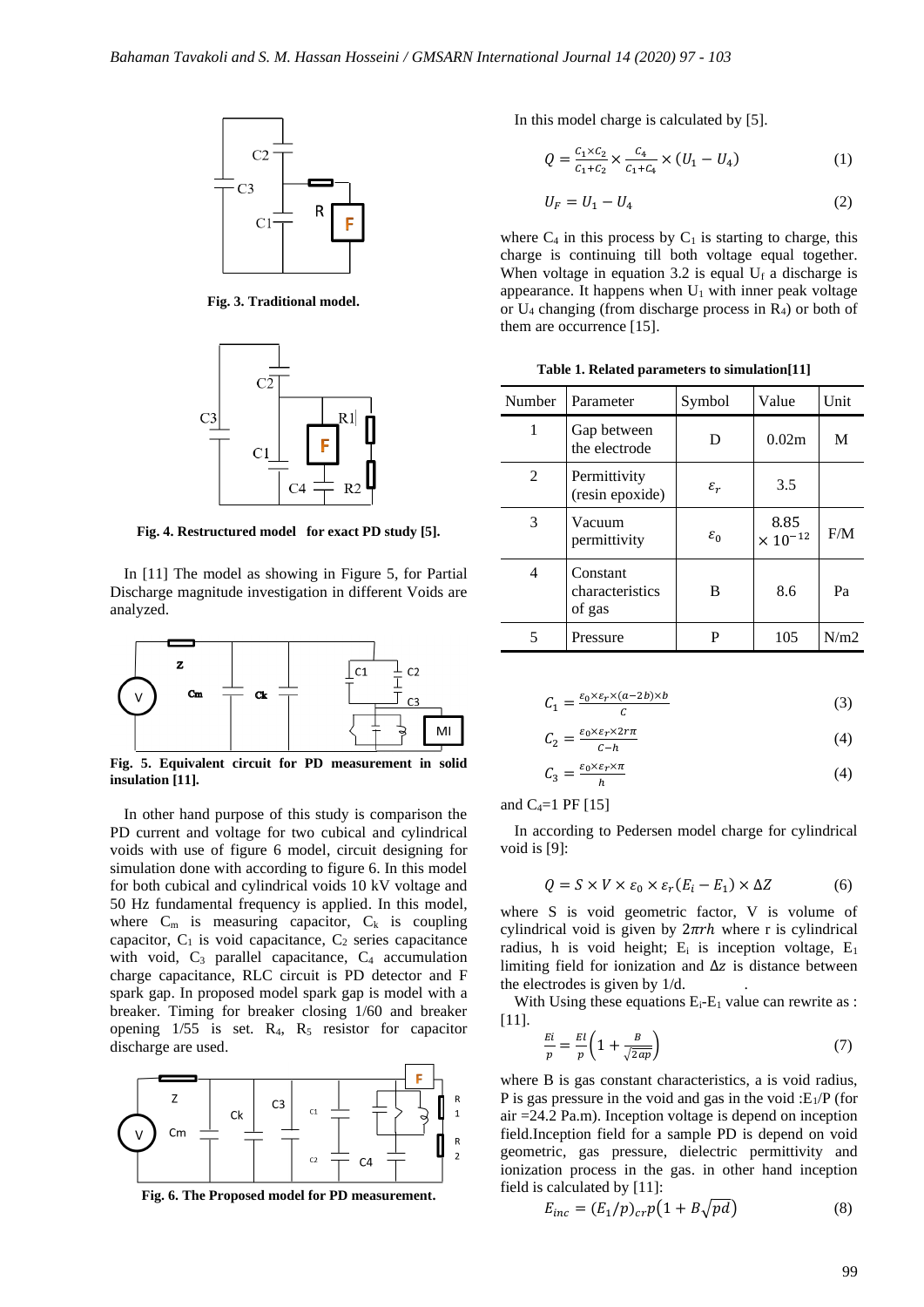where  $(E_1/P)_{cr}$  and B are related parameter to gas ionization, P is pressure in the void and d is void dimension

For air  $(E_1/P)_{cr} = 24.2 \text{ Pa}^{-1} \text{m}^{-1}$  and B=8.6 $\sqrt{pa.m}$ .other circuit elements are listed in Table 2.

| Number | Equipment                            | Capacitance  |  |
|--------|--------------------------------------|--------------|--|
|        |                                      |              |  |
|        | Measurement capacitor                | 200/1500 PF  |  |
| 2      | Coupling capacitor                   | 1000 $\mu$ f |  |
| 3      | Detecting circuit resistor           | 50 ohm       |  |
|        | Detecting circuit inductance 0.63 mH |              |  |
|        | Detecting circuit capacitor          | $0.47 \mu f$ |  |

**Table 2 : Other circuit element characteristics are[11]**

#### **5. SIMULATION**

Primarily, we are starting simulation in 10 kV, 50 Hz for cubical void. With attention to before mention formula  $C_1 = 2.079 \times 10^{-13}$ ,  $C_2 = 5.420 \times 10^{-13}$ ,  $C_3 =$ 

 $30.6 \times 10^{-13}$  are calculated. Other simulation parameters like Table 2 are decided. PD voltage for cubical void as follows:



**Fig. 7. PD voltage for cubical void.**

This graph in 10 kV for 3 cycles  $(t=0.06)$  is simulated and maximum PD magnitude is: $1.325 \times 10^{-4}$ . In this study (simulation) instead of spark gap a breaker is used. The discharge is occurred in the first cycle and fourth quadrant. In same voltage source PD current measurement as follows:



**Fig. 8. PD current for cubical void.**

As we can see in figure 8 PD current is  $2.8 \times 10^{-6}$ . In the next station simulation is doing for cylindrical void.

The Purpose of this study is comparison between cubical and cylindrical voids in according to proposed model. Then we continue the simulation in 10 kV voltage and 50 Hz fundamental frequency. The computational for cylindrical void in according to before mention formula :  $C_1 = 4.83 \times 10^{-12}$ ,  $C_2 = 3.89 \times 10^{-13}$ ,  $C_3 =$ 

 $2.78 \times 10^{-14}$  are calculate. The PD activity inside the solid insulation is highly depends on entire geometry of the void presence inside the solid insulation. In addition, PD is raised with raising the applied voltage but in this study the voltage is constant. The PD current for cylindrical void as follows:



**Fig. 9. PD current for cylindrical void.**

PD magnitude in this measurement is equal to:  $2.5 \times 10^{-9}$ . This value is smaller than in compare to cubical void as showing in figure 9. PD voltage in cylindrical void as shown in figure 10.



**Fig. 10. PD voltage for cylindrical void.**

As we can see PD magnitude is equal to  $18 \times 10^{-8}$ and its magnitude is drop in compare to cubical void. With increasing the voltage same result are simulated and distance between them is increased.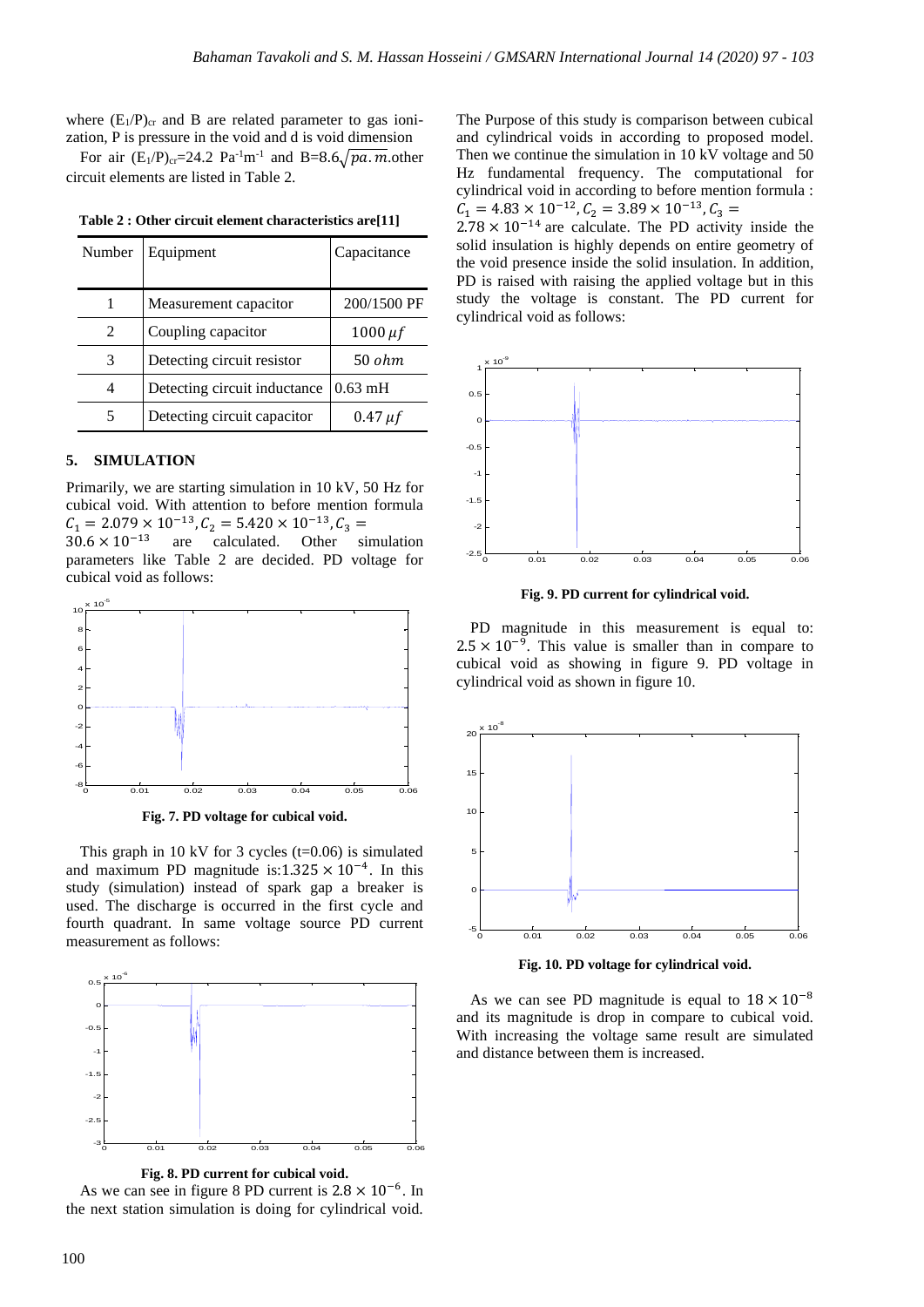

 **Fig. 11. Chart for comparison the void.**

As we mentioned spark gap or gap between the electrodes for discharge with a breaker is simulated. In fact, the simulation results just showing the PD magnitude in timing. To identify the occasion of PDs with respect to the phase angle, phase resolved partial Discharge technique (PRPD) is elegant technique for monitoring power equipment. The presence of PD pulses in different quadrant gives the cause of occurrence of PDs [16,18]. In proposed model breaker closing time (1/60) And breaker opening time (1/55) are set. The difference time between them is 1.5 ms where discharge is appeared. With increasing distance (closing and opening breaker time) PD iteration or discharge time is increased and with change in time PD occurrence place is changed as showing in figures 12 and 14.



**Fig. 12. Change presence in PD quadrant with change breaker time.**

Frequency content of observed PD pulse in figure 12 with method of FFT analysis is presented in figure 13. It shows the frequency plot with applied voltage of 10 kV. Its presented that frequency is varies from 0 to 4.5 kHz. As the PD is random in nature so the frequency appears is fluctuating in nature. In figure 13 total harmonic distortion or THD is equal to 95.66%, whereas this index determines the quality of sinusoidal. Its shown that figure 12 is fluctuation completely.



**Figure13.FFT analysis for figure 12.**

The breakdown strength is depending upon the space between the electrode, width - shape of electrodes and material used for insulation. The size and shape of electrodes are responsible for determination of the volume of the medium subjected to high electric stress[19]. Increasing in volume increases the impurity content particles. More impurity particles content lowers the breakdown voltage of the space between the electrodes [17]. In figure 12 breaker closing timing  $(2/50)$  and breaker opening timing  $(2/60)$ . As we can see PD iteration because of time distance developing is increased and PD occurrence is displacement. PD is started in 0.033(2/60 breaker opening time) and is finish in 0.04(2/50 breaker closing time) in Figure 14, opening breaker timing is 13 ms and close breaker timing is 40 ms. In this figure PD occurrence is transfer to first and second cycle and discharge time is depending on distance time between opening and closing breaker time. In figure 12,14 in reason of increasing spark gap PD iteration is increased.



**Fig. 14. Changes presence in PD quadrant with change in breaker time.** 

The maximum amplitude of frequency for Figure 14 appears in less than 200 Hz. Its observed that frequency because of time increasing is pressed. THD in Figure 14 is drop to 50.53%, where in compare to figure 12 is decreased. The main reason is because of time increasing with time increasing frequency fluctuating is dropped.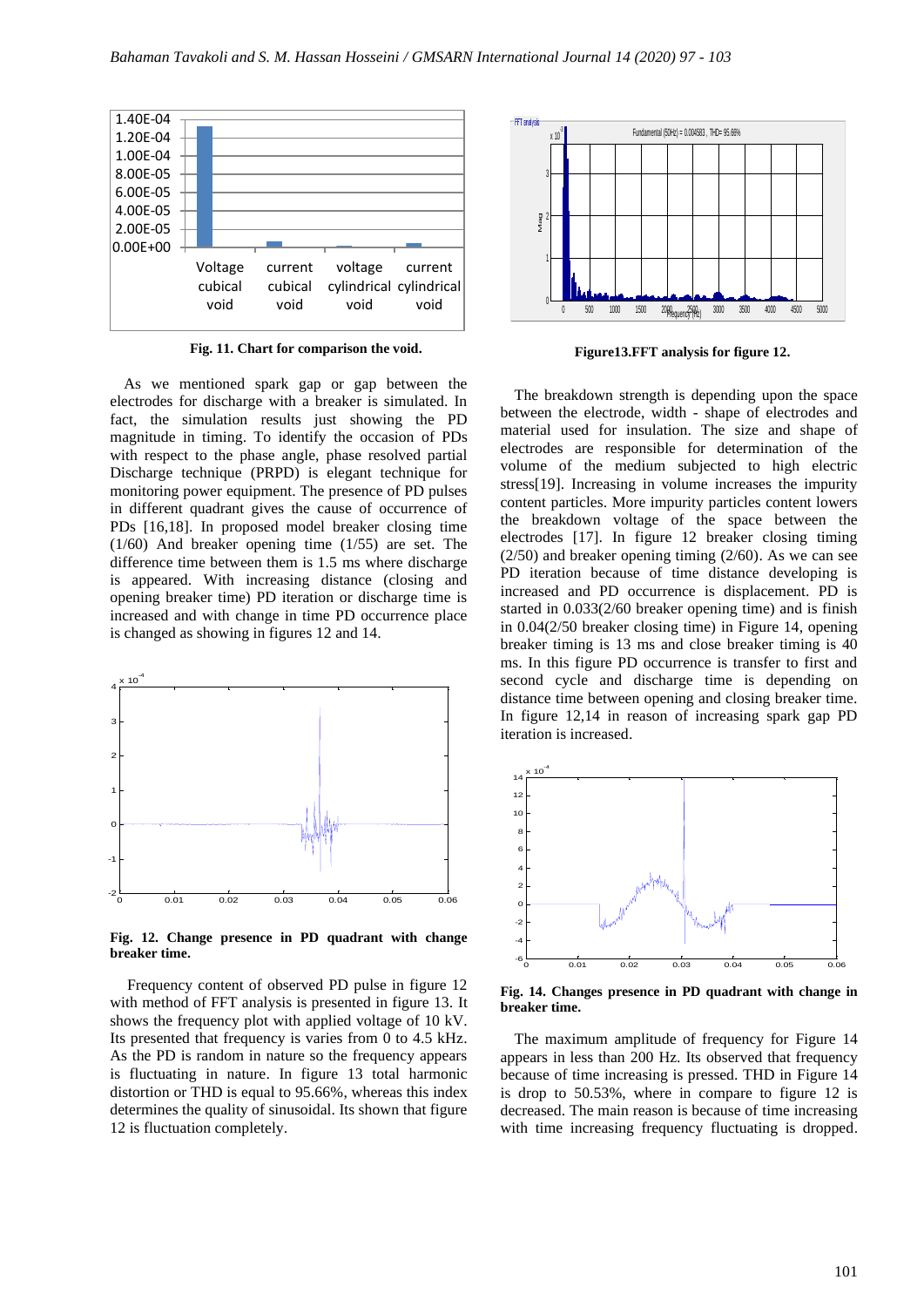

**Fig. 15. FFT analysis for Figure 14.**

# **6. CONCLUSION**

In this study with creating 2 cylindrical and cubical voids PD current and voltage in the Simulink model are compared. Computer simulation is a very useful method for deeply understanding this phenomenon. As it observed PD magnitude in 10 kV for both voids are applied in the proposed model for a cubical void, PD magnitude in current  $2.8 \times 10^{-6}$  and PD voltage 1.325 × 10−4 are simulated. Simulation result (PD magnitude) for cylindrical void in PD current −2.4 ×  $10^{-9}$  and in PD voltage  $18 \times 10^{-8}$  is simulated. In according to result for both cylindrical and cubical voids In PD current and voltage magnitude in cubical void is bigger than cylindrical void. Then in our result for proposed model cubical void is more danger than cylindrical void. In other hand with modeling spark gap with breaker, we observed with increasing distance time (closing and opening breaker time) PD iteration is much more and with time displacement PD occurrence is displaced. We can simulation partial discharge in solid dielectric with different physical model but comparison this simulation with measurement data is shown, each of these models are responsible for the different behavior of different defects.

#### **REFERENCES**

- [1] CEI/IEC 60270-2000 "High voltage test equipment partial Discharge ", Norm international standard.
- [2] R. Zhiang, L. Xie, L. Liu, and J. Hong Yong "Arithmetic and experiment research on ultrasonic detection of Partial Discharge for switchboard," *IEEE International Conference on Computer Science and Automation Engineering*, 2011, p. 330- 334.
- [3] A. Candel, A. Digulescu, A. Serbanescu, and E.sufron, "Partial Discharge detection in High voltage cables using Polyspectra and recurrence plot Analysis, *9th International Conference on Communications (COMM)*, 2012, pp. 978-1-4.
- [4] Asima Sabat and S. Karmaka, "Simulation of Partial Discharge in high voltage power equipment" *International Journal on Electrical Engineering and Informatics*, vol. 3, no. 2, 2011, pp. 234-247.
- [5] Chih-Ju Chou and Chien-Hsun Chen, "Measurement and analysis of partial discharge of high and medium voltage power equipment," *7th International*

*Symposium on Next Generation Electronics (ISNE)*, 2018, p. 447-453.

- [6] H. Illias, George Chen, Paul L. Lewin, "Partial Discharge behavior in spherical cavity in a solid dielectric material as a function of frequency," *IEEE Transaction on Dielectric and Electrical Insulation*, vol. 18, no. 2, April 2011, pp. 432-443.
- [7] J. Ganesha, "A model and computer simulation of Partial Discharge in high voltage liquid insulation". *Asia International Conference 2010*.
- [8] T. Tanmaneeprasert, P. L. Lewin, and G. Callender, "Analysis of degradation mechanisms of silicons insulation containing a spherical cavity using PD detection," IEEE Electrical Insulation Conference (EIC), 2017, p. 1-4.
- [9] L. Niemeyer and Guitsfleisch,"Measurement and simulation of PD in resin epoxide," *IEEE Transaction on Dielectric and Electrical Insulation*, vol. 2, no. 5, Oct. 1995, pp720-742.
- [10]B. Raghavandra and M. Krishma, "Comparative analysis and optimal wavelet selection of PD Dnoising methods in GIS," AEEIBCB17, 2017 Conference.
- [11]L. Seeinivasgam, R. V. Mahaswari, P. Subbaraj, "Partial discharge behavior in a cavity within the solid dielectric," International Conference on circuits, power and computing technology [ICCPCT],
- [12]Hazlee Illlias, George Chen, and Paul L. Lewin, "Partial discharge behavior within a spherical cavity in a solid dielectric material as a function of frequency and applied voltage," *IEEE Transactions on Dielectrics and Electrical Insulation*, vol. 8, no. 2, 2011, pp. 432-443.
- [13]H. Illias, G. Chen, and P.L. Lewin, "Modelling of partial Discharge activities in Spherical cavity within a Dielectric material," *Transaction on Dielectric and Electrical Insulation*, vol 27, 2011, pp. 38 - 45.
- [14]G. Chen, F. Baharudin, "Partial Discharge modeling based on cylindrical model in a solid dielectric," *International Conference on Condition Monitoring and Diagnosis*, 2008, p. 1-5.
- [15]Y. Z. Arief, W. A. Izzati, Z. Adzis, "Modeling of Partial Discharge Mechanisms in a solid dielectric material," *International Journal of Engineering and Innovative Technology (IJEIT)*, vol. 1, no. 4, April 2012, pp. 315-320.
- [16] C. Y. Ren, Y. H. Cheng, P. Yan, Y. H. Sun, and T. Shao, "Simulation of Partial Discharge in Single and Double Voids Using SIMULINK," in *Twenty-Seventh International Conference Record of the Power Modulator Symposium*, May 2006, pp. 120- 123.
- [17] L. Satisch and W. S.zaengle, "Artificial neural network for reorganization of 3D partial Discharge pattern," *IEEE Transaction on Dielectric and Electrical Insulation*, vol. 1, no. 2, pp. 265-275, April 1994. .
- [18]Shigemetsu Otaba and Genyo Ueta, "Partial Discharge criterion in Ac test of oil immersed